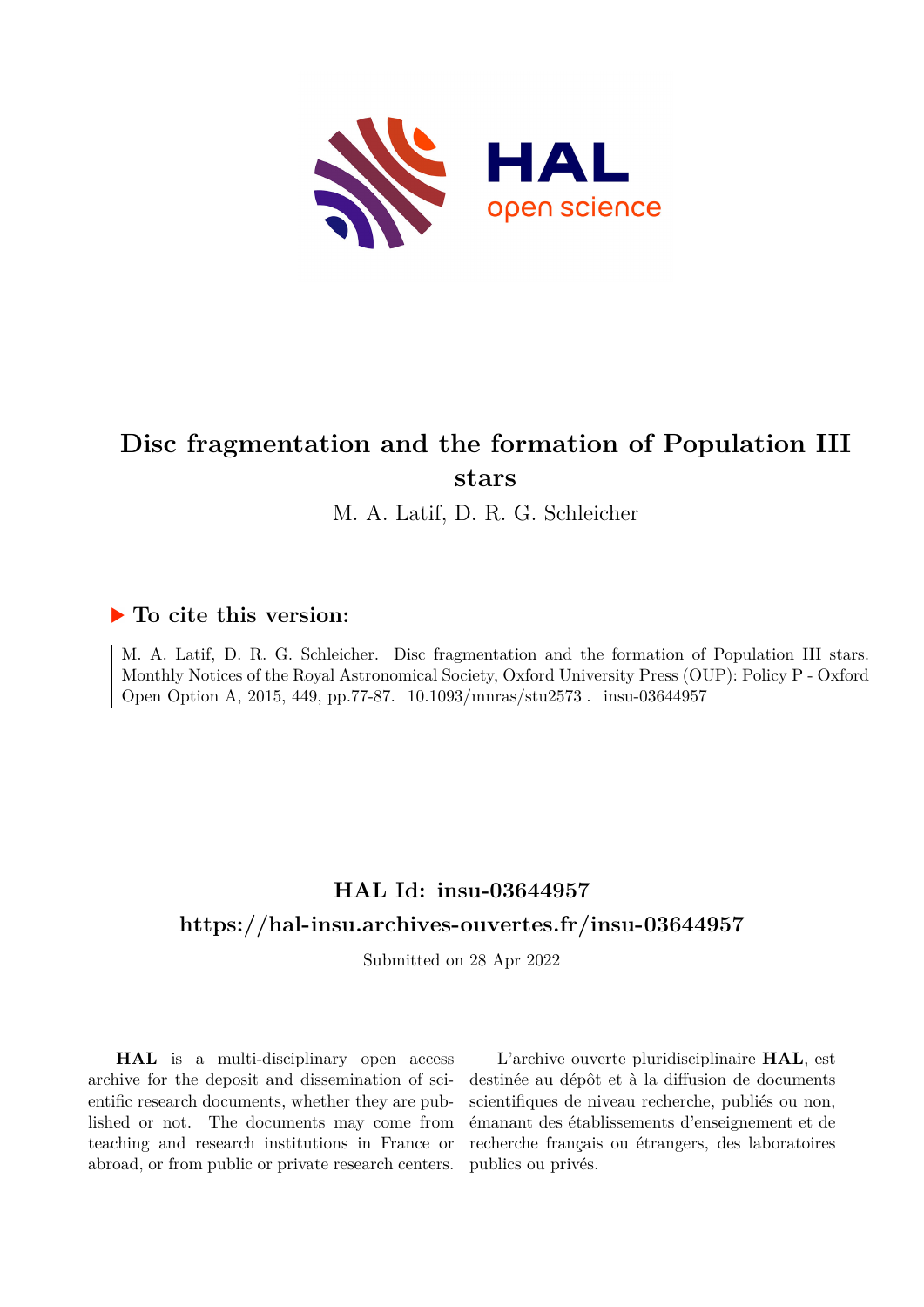ROYAL ASTRONOMICAL SOCIETY

## **Disc fragmentation and the formation of Population III stars**

M. A. Latif<sup>1\*</sup> and D. R. G. Schleicher<sup>2,3</sup>

<sup>1</sup>*Institut d'Astrophysique, UMR 7095 CNRS, Universite Pierre et Marie Curie, 98bis Blvd Arago, F-75014 Paris, France* <sup>2</sup>*Institut fur Astrophysik, Georg-August-Universit ¨ at, Friedrich-Hund-Platz 1, D-37077 G ¨ ottingen, Germany ¨* <sup>3</sup>*Scuola Normale Superiore, Piazza dei Cavalieri 7, I-56126 Pisa, Italy*

Accepted 2014 November 28. Received 2014 November 24; in original form 2014 October 31

#### **ABSTRACT**

Our understanding of Population III star formation is still in its infancy. They are formed in dark matter minihaloes of  $10^5 - 10^6$  M<sub> $\odot$ </sub> at  $z = 20 - 30$ . Recent high-resolution cosmological simulations show that a protostellar disc forms as a consequence of gravitational collapse and fragments into multiple clumps. However, it is not entirely clear if these clumps will be able to survive to form multiple stars as simulations are unable to follow the disc evolution for longer times. In this study, we employ a simple analytical model to derive the properties of marginally stable steady-state discs. Our results show that the stability of the disc depends on the critical value of the viscous parameter  $\alpha$ . For  $\alpha_{\text{crit}} = 1$ , the disc is stable for an accretion rate of  $\leq 10^{-3}$  M<sub>O</sub> yr<sup>-1</sup> and becomes unstable at radii about  $\geq 100$  au in the presence of an accretion rate of  $10^{-2} M_{\odot} yr^{-1}$ . For  $0.06 < \alpha_{\text{crit}} < 1$ , the disc can be unstable for both accretion rates. The comparison of the migration and the Kelvin–Helmholtz time-scales shows that clumps are expected to migrate inwards before reaching the main sequence. Furthermore, in the presence of a massive central star, the clumps within the central 1 au will be tidally disrupted. We also find that UV feedback from the central star is unable to disrupt the disc, and that photoevaporation becomes important only once the accretion rate has dropped to  $2 \times 10^{-4}$  M<sub> $\odot$ </sub> yr<sup>-1</sup>. As a result, the central star may reach a mass of 100 M<sub> $\odot$ </sub> or even higher.

**Key words:** stars: formation – stars: Population III – galaxies: formation – cosmology: theory – early Universe.

#### **1 INTRODUCTION**

The first generation of stars, known as the Population III (Pop III) stars ushered the cosmos out of the dark ages and brought the first light. They reionized the universe via their stellar radiation and enriched the intergalactic medium with metals through supernova explosions. They further influenced the subsequent structure formation through their chemical, mechanical and radiative feedback (Bromm 2004; Ciardi & Ferrara 2005; Schleicher, Banerjee & Klessen 2008; Greif 2014). Hence, their comprehension is a matter of prime astrophysical interest and intrinsically linked to the understanding of key epochs in the universe.

According to the hierarchical paradigm of structure formation, Pop III stars are assembled in primordial dark matter haloes of  $10<sup>5</sup>$  $10^6$  M<sub> $\odot$ </sub> at  $z = 20-30$ . The gas falls into the dark matter potential and gets heated up to the virial temperature of the halo (i.e. ∼2000 K). In the absence of metals,  $H_2$  is the only coolant which can bring the temperature down to a few hundred K and induce star formation. The trace amount of molecular hydrogen formed via gas-phase reactions gets boosted during the process of virialization and triggers the collapse in minihaloes. At high densities ( $10^8$  cm<sup>-3</sup>), the three-body

reactions turn the gas into a fully molecular state and finally the gas becomes optically thick to molecular hydrogen cooling above  $10^{18}$  cm<sup>-3</sup>. At this stage, the thermal evolution becomes adiabatic and the birth of the Pop III stars takes place (Omukai 2000; Yoshida et al. 2006).

The first numerical simulations performed to study the formation of Pop III stars showed that they had masses of about a few hundred solar and were living isolatory lives (Abel, Bryan & Norman 2000, 2002; Bromm, Coppi & Larson 2002; Yoshida et al. 2006). However, cosmological simulations performed during the past few years have improved the modelling of chemical processes and employed higher resolution below the au scales (Turk, Abel & O'Shea 2009; Clark et al. 2011; Greif et al. 2012; Bovino et al. 2013; Latif et al. 2013b; Hartwig et al. 2015). These studies show that a protostellar disc forms as a consequence of gravitational collapse and becomes unstable in the presence of higher accretion rates of about  $10^{-2}$ – $10^{-3}$  M<sub> $\odot$ </sub> yr<sup>-1</sup>. Consequently, multiple stars are expected to form per halo. These works have tremendously enhanced our understanding of primordial star formation. They are however unable to follow the collapse for longer time-scales due to the computational constraints. Hence, it is not clear if these secondary fragments can survive to form stars or get merged with the central star. Recently, further attempts have been made to include the stellar UV feedback from the central star (Hosokawa et al. 2011; Stacy, Greif & Bromm

E-mail: [latif@iap.fr](mailto:latif@iap.fr)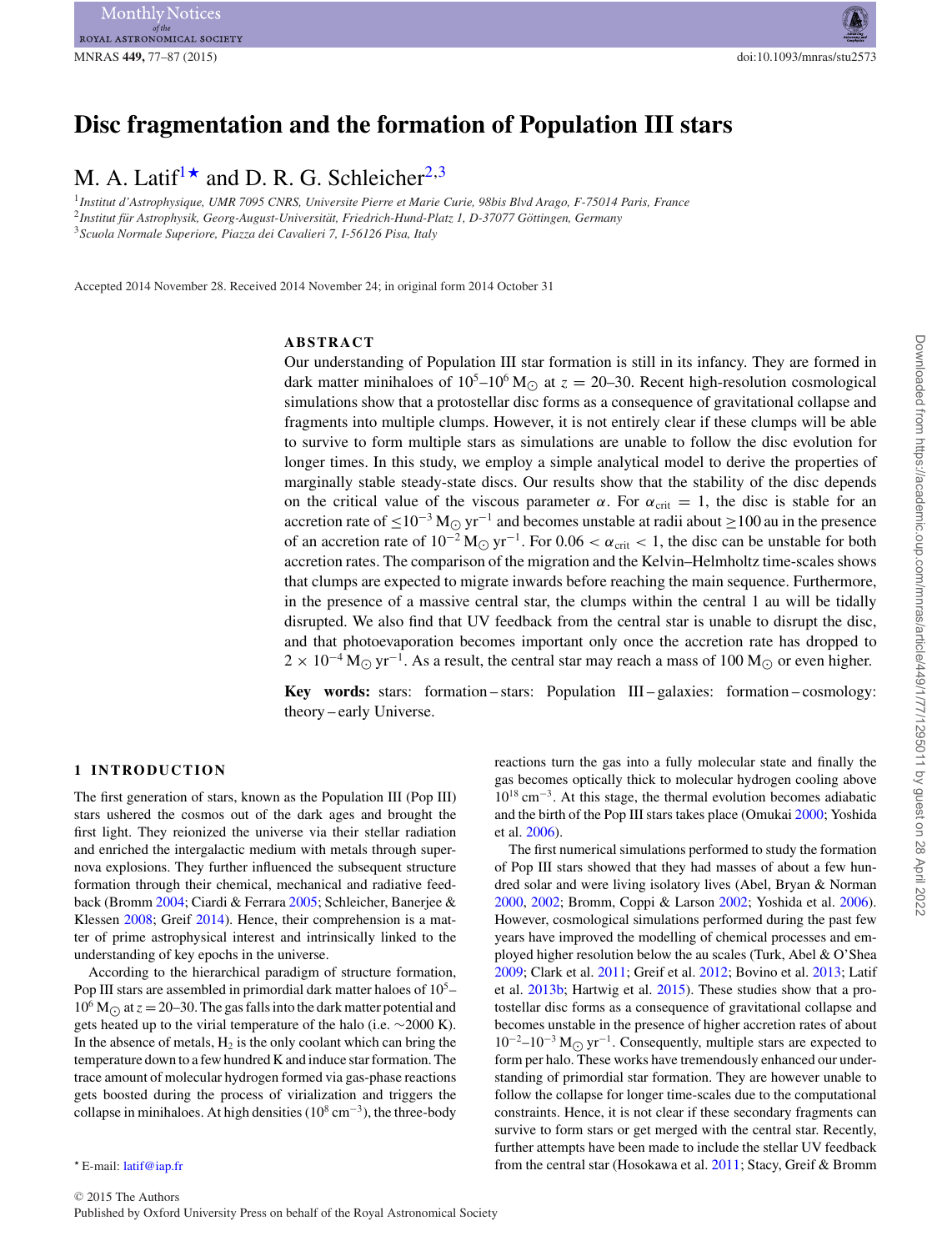2012; Hirano et al. 2014; Susa, Hasegawa & Tominaga 2014) and to derive the initial mass function. These studies either include an approximate treatment of stellar feedback or allow only a single star per halo.

Motivated by the above-mentioned results, we derive the properties of a marginally unstable protostellar disc and the fate of the clumps formed via gravitational instabilities. To achieve this goal, we employ an analytical model to compute the expected masses of the clumps and the disc under various conditions. We further show how the chemical processes influence the stability of the disc and explore the potential impact of the stellar feedback. This study provides insight into the disc fragmentation and ultimately the masses of the first stars.

This paper is organized in the following way. In Section 2, we describe in detail our analytical model and assumptions behind it. We present our results in Section 3. In Section 3.1, we discuss the disc properties for the disc mass dominated case where most of mass lies inside the disc at initial stage. In Section 3.2, we discuss the disc fragmentation in the presence of central star of various masses. In Section 3.3, we discuss the dependence of our results on the critical value of the viscous parameter  $\alpha$ . In Section 3.4, we discuss the potential impact of UV feedback from the central star. In Section 4, we summarize our findings and discuss the caveats in our model.

#### **2 MODEL**

Our model is mainly based on Inayoshi & Haiman (2014). We consider the properties of a protostellar disc forming in a minihalo of  $10^5 - 10^6$  M<sub> $\odot$ </sub> at  $z = 25$ . The disc is metal-free, composed of a primordial gas composition, fully molecular and predominantly cooled by the molecular hydrogen. The typical accretion rates on to such a disc are expected to be in the range of  $10^{-2}$ – $10^{-4}$  M<sub> $\odot$ </sub> yr<sup>-1</sup> as found from numerical simulations (Latif et al. 2013b). The main difference between our current study and Inayoshi & Haiman (2014) is that they studied the fragmentation of the disc forming in the massive primordial halo of  $\sim$ 10<sup>8</sup> M<sub>☉</sub> mainly cooled by atomic line cooling. Particularly, they investigated the impact of H<sup>−</sup> cooling occurring at high densities which induces fragmentation in the inner part of the disc, while we focus on the disc forming around Pop III star in minihalo cooled by molecular hydrogen.

To study the fragmentation of a self-gravitating protostellar accretion disc, we assume that it is in a steady-state condition. The stability of the disc can be measured from the Toomre parameter Q which is defined as

$$
Q = \frac{c_s \Omega}{\pi G \Sigma},\tag{1}
$$

where  $\Omega$  is the orbital frequency,  $c_s$  is the sound speed, *G* is the gravitational constant and  $\Sigma$  the surface density of the disc given as

$$
\Sigma = \frac{\dot{M}_{\text{tot}}}{3\pi\nu},\tag{2}
$$

where  $M_{\text{tot}}$  is the mass accretion rate. We consider here the cases with  $M_{\text{tot}} = 10^{-2}$  and  $10^{-3}$  M<sub>O</sub> yr<sup>-1</sup>. *v* is the viscosity in the disc arising from gravitational torques. The disc is presumed to be marginally stable with Toomre  $Q = 1$ . The scaleheight of the disc is computed assuming hydrostatic equilibrium in the vertical direction

$$
H = \frac{c_{\rm s}}{\Omega} \tag{3}
$$

and the particle density is defined as

$$
n = \frac{\Sigma}{4m_{\rm p}H},\tag{4}
$$

where  $m<sub>p</sub>$  is the proton mass. The thermal state of the disc can be obtained by assuming thermal equilibrium, i.e. the heating rate  $(Q_+)$ is equivalent to cooling rate (*Q*−). The main source of heating in the disc is the viscous heating by turbulence and shocks which can be computed as (Lodato 2007)

$$
Q_{+} = \frac{9}{4} \nu \Sigma \Omega^{2} \tag{5}
$$

and cooling rate is given by

$$
Q_{-} = 2H\Lambda_{\text{H}_2/\text{CIE}},\tag{6}
$$

where  $\Lambda_{\text{H}_2/\text{CIE}}$  is the net cooling rate in units of erg cm<sup>-3</sup> s<sup>-1</sup> and  $H$  is the height of the disc. The  $H_2$  line cooling becomes optically thick at densities above  $10^8$  cm<sup>-3</sup> and is estimated in the following way:

$$
\Lambda_{\rm H_2} = \Lambda_{\rm H_2,thin} f_{\rm thick},\tag{7}
$$

where  $\Lambda_{H_2, \text{thin}}$  is the optically thin  $H_2$  line cooling rate and  $f_{\text{thick}}$ is the factor which takes into account the opacity corrections. The expression for  $f_{thick}$  is taken from Ripamonti & Abel (2004) and is given as  $min[1, (n_{\text{H}_2}/(8 \times 10^9 \text{ cm}^{-3}))^{-0.45}]$ . By solving the thermal balance with respect to  $\Omega$  assuming gas in the disc is fully molecular, we get the following relation:

$$
\Omega^2 = \frac{24\pi c_s}{9\dot{M}_{\text{tot}}} \frac{(8 \times 10^9)^{0.45}}{\sqrt{4\pi m_p G}} \Lambda_{\text{H}_2}.
$$
 (8)

For  $H_{2, thin}$  cooling, we use the cooling function for high-density limit given in Galli & Palla (1998) originally computed by Hollenbach & McKee (1979). We take into account the cooling due to the collisional induced emission (CIE) from molecular hydrogen which becomes dominant coolant at densities above  $10^{13}$  cm<sup>-3</sup>, often referred as  $H_2$  continuum cooling (Omukai 2000; Ripamonti & Abel 2004). The importance of CIE cooling has been investigated in detail in numerical simulations (Yoshida, Omukai & Hernquist 2008; Hirano & Yoshida 2013). They found that it influences the cloud morphology and may even induce fragmentation. For the regime dominated by CIE cooling, we get the following expression for  $\Omega$  by solving the thermal balance:

$$
\Omega = \frac{9\dot{M}_{\text{tot}}}{24\pi c_s} \frac{(4\pi m_p G)^2}{\Lambda_{\text{CIE}}},\tag{9}
$$

where  $\Lambda_{\text{CIE}}$  is the optically thin CIE cooling rate and we use the fit given in equation (17) of Grassi et al. (2014).

Our treatment for the CIE cooling is relatively simple and does not include radiative transfer effects. For a spherical collapse, at densities above  $10^{16}$  cm<sup>-3</sup> the gas starts to become optically thick to the CIE cooling. However, for the disc geometry, an optically thin approximation may be valid even up to higher densities. We therefore expect at most a minor correction due to the approximation employed here, which has however no influence on our main results. Additional contributions to the thermal evolution may come from the chemical heating and cooling due to the formation and dissociation of  $H_2$ , which is not included in our model. For a stationary disc, we assume here that also the chemical abundances have reached their equilibrium value, and that no further chemical heating or cooling occurs. However, as simulations show (Omukai 2000; Bovino et al. 2013; Latif et al. 2013b), these processes can be relevant at earlier stages or at the transition point between different regimes.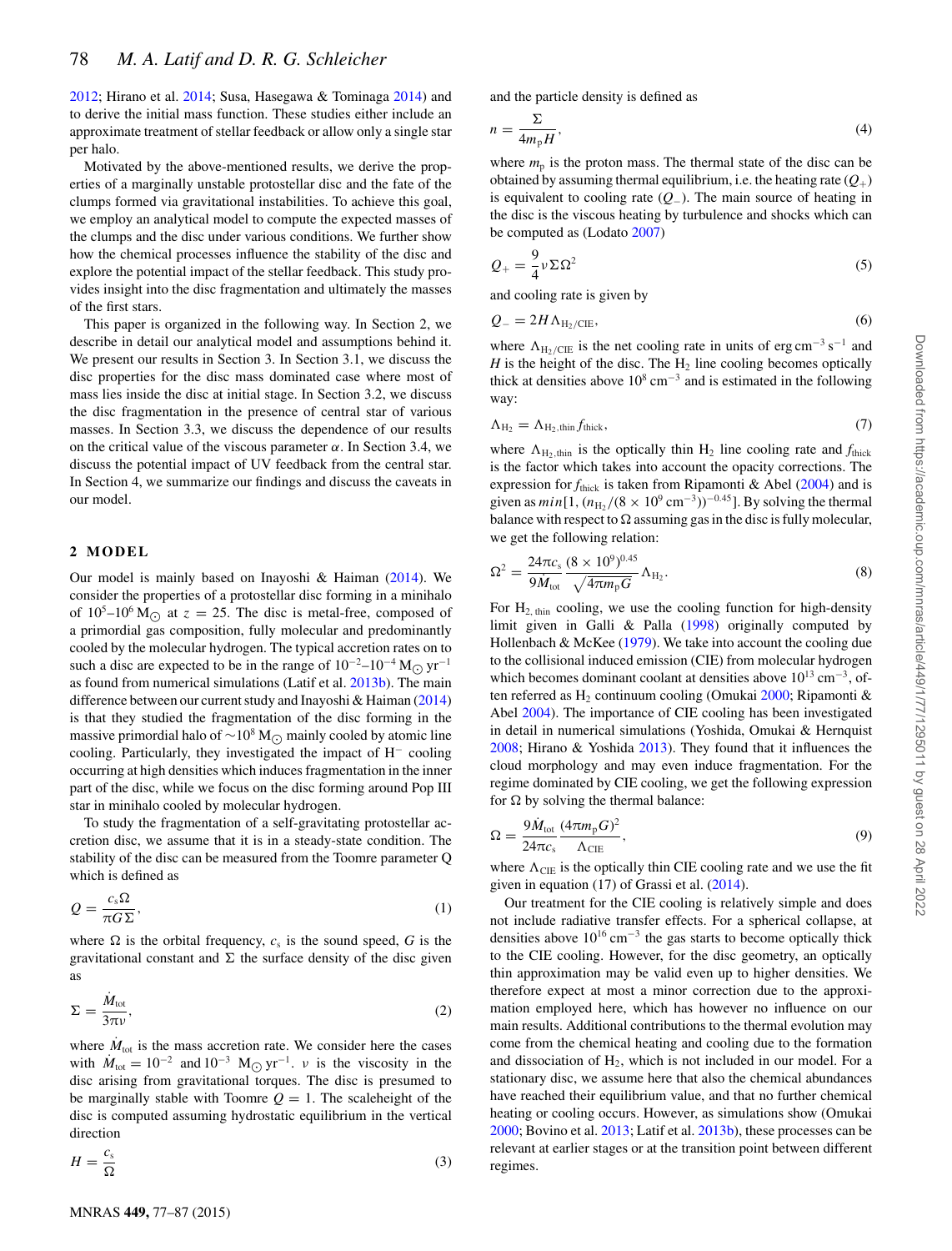For a viscous disc, we use the standard description for  $\alpha$  by Shakura & Sunyaev (1973) and is given as

$$
v = \alpha c_s H. \tag{10}
$$

The properties of the fragmenting disc are computed based on above equations. The viscous parameter  $\alpha$  can be computed by combing equations  $(1)$ ,  $(2)$ ,  $(3)$  and  $(10)$  as

$$
\alpha = \frac{\dot{M}_{\text{tot}}G}{3c_s^3}.\tag{11}
$$

The disc becomes unstable for  $\alpha > \alpha_{\rm crit}$  (Gammie 2001). The initial masses of clumps can be estimated as follows:

$$
M_{\rm c,i} = \Sigma H^2. \tag{12}
$$

The clumps in the disc grow via accretion. The maximum clump mass so-called the gap-opening mass is computed by using the relation given in Levin (2007):

$$
M_{\rm c} = M_{\rm c,i} \left[ 12\pi \frac{\alpha}{0.3} \right]^{1/2} \left( \frac{R}{H} \right)^{1/2},\tag{13}
$$

where  $R$  is the radius of the disc. The Kelvin–Helmholtz (KH) contraction time-scale estimated in Inayoshi & Haiman (2014) is equivalent to the mass accretion time-scale and allows us to estimate the duration of the adiabatic phase of protostellar evolution. Here, we instead consider the protostellar contraction phase, which is more relevant in the presence of lower accretion rates, it is computed as (Hosokawa, Omukai & Yorke 2012)

$$
t_{\rm KH} = \frac{GM_*^2}{R_* L_*},\tag{14}
$$

where  $M_*$  is the mass,  $R_*$  is the radius and  $L_*$  is the luminosity of the protostar. We use equation (4) of Hosokawa et al. (2012) to compute the luminosity and their fig. 5 to estimate the radius of the star. The mass accretion rate on to the clumps and is defined as

$$
\dot{M}_{\rm c} = \frac{3}{2} \Sigma \Omega (R_{\rm H})^2, \qquad (15)
$$

where  $R<sub>H</sub>$  is the Hill radius given as

$$
R_{\rm H} = R \left( M_{\rm c} / 30 M_{\ast} \right)^{1/3},\tag{16}
$$

where  $M_*$  is the mass of central star and is taken as 1 M<sub>☉</sub>. The migration time is considered to be equivalent to the viscous timescale and is given as (Lin & Papaloizou 1986)

$$
t_{\rm mig} = \frac{1}{3\pi\alpha} \left(\frac{R}{H}\right)^2 \frac{2\pi}{\Omega}.
$$
 (17)

This approximation is valid for the type-II migration in the theory of planet–disc interactions. The type-I migration time-scale is valid for low-mass planets when the perturbations induced by them are in the linear regime. It is even shorter than the type-II migration time-scale. So, our choice of the migration time-scale is rather conservative. We expect this time-scale to be shorter for the clumpy discs. The clumps can be further destroyed by the tidal forces exerted by central star. To estimate this effect, we compute the Roche limit which is given as

$$
R_{\text{Roche}} = 1.26 \times R_{\text{c}} \left( M_*/M_{\text{c}} \right)^{1/3},\tag{18}
$$

where  $R_c$ ,  $M_c$  are the radius and mass of the secondary clump and *M*<sup>∗</sup> is the mass of the central star.

## **2.1 Disc mass dominated case**

In this subsection, we consider the early phase of the disc evolution where most of the mass lies within the disc. We study the disc structure and explore the fragmentation properties of the disc. In this case, the relation between the orbital frequency and radius obeys the following relation:

$$
\Omega = \frac{2c_s}{R}.\tag{19}
$$

The surface density of the disc can be written as a function of orbital frequency:

$$
\Sigma = \frac{\Omega c_{s}}{\pi G} \tag{20}
$$

and the density inside the disc is

$$
n = \frac{\Omega^2}{4\pi m_p G}.
$$
\n(21)

The rest of the quantities can be expressed in terms of radius by employing the relation given in equation (19).

## **2.2 Star mass dominated case**

In the previous subsection, we assumed that the mass of the central star is negligible and that most of the mass lies within the disc. However, once a star is formed it will grow via rapid accretion and may change the disc structure. In this case, the mass of the central star exceeds the disc mass and modifies the relation between the orbital frequency and the disc radius. Assuming Kepler rotation, we have

$$
R = \left( GM_*/\Omega^2 \right)^{1/3},\tag{22}
$$

where  $M_*$  is the mass of the central star. The surface density of the disc can be computed as follows:

$$
\Sigma = \frac{c_{\rm s}}{\pi G} \sqrt{\frac{GM_{*}}{R^3}}
$$
\n(23)

and the density inside the disc is

$$
n = \frac{\Sigma}{4\pi m_{\rm p}c_{\rm s}}\sqrt{\frac{GM_*}{R^3}}.\tag{24}
$$

Similarly, the rest of the properties can be computed by replacing  $\Omega = \sqrt{\frac{GM_*}{R^3}}$  in the equations given above.

## **3 RESULTS**

We present our results in this section. In the following subsections, we describe the properties at the initial stage of the collapse where most of the mass lies inside the disc. We also consider the late stage of disc evolution when central star is formed and investigate how it changes the disc structure. The potential impact of the stellar UV feedback on the disc is explored in the last section.

### **3.1 The initial stage of fragmentation (disc dominated)**

The properties of a marginally stable disc are computed by solving the set of equations presented in the previous section and are shown in Fig. 1. We consider here typical accretion rates of  $10^{-2}$  M<sub>O</sub> yr<sup>−1</sup> (hereafter called  $\dot{M}_{-2}$ ) and  $10^{-3}$  M<sub> $\odot$ </sub> yr<sup>-1</sup> (hereafter called  $\dot{M}_{-3}$ )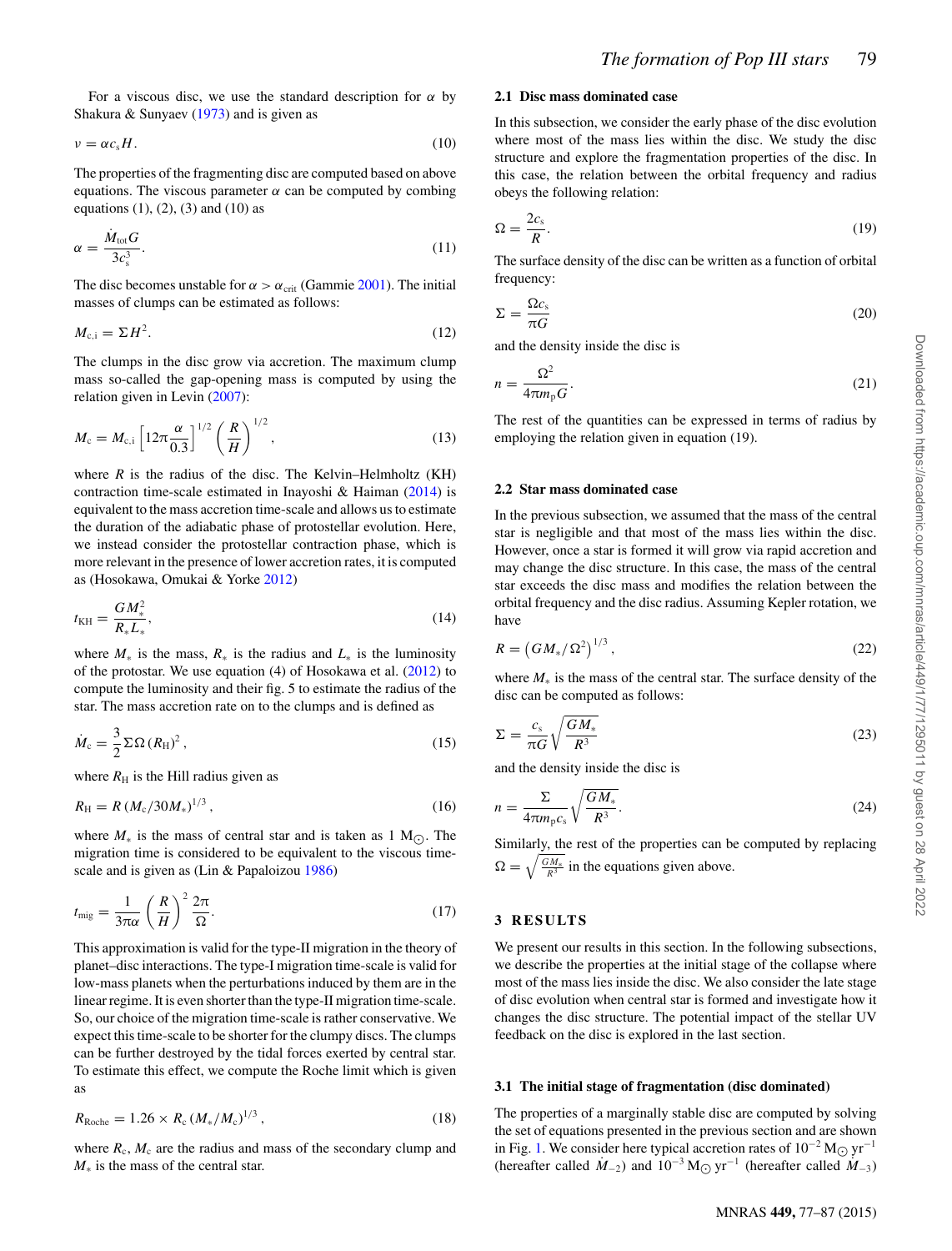

**Figure 1.** The properties of the disc are plotted against the radius for the disc mass dominated case. The red and blue lines represent accretion rates of 10−<sup>2</sup> and  $10^{-3}$  M<sub> $\odot$ </sub> yr<sup>-1</sup>, respectively. The left-hand panel shows the CIE cooling regime while the right-hand panel depicts H<sub>2</sub> cooling regime. The temperature, the deprivative the currical depicts of a cooling regime the density, the surface density and the enclosed mass in the disc are shown here.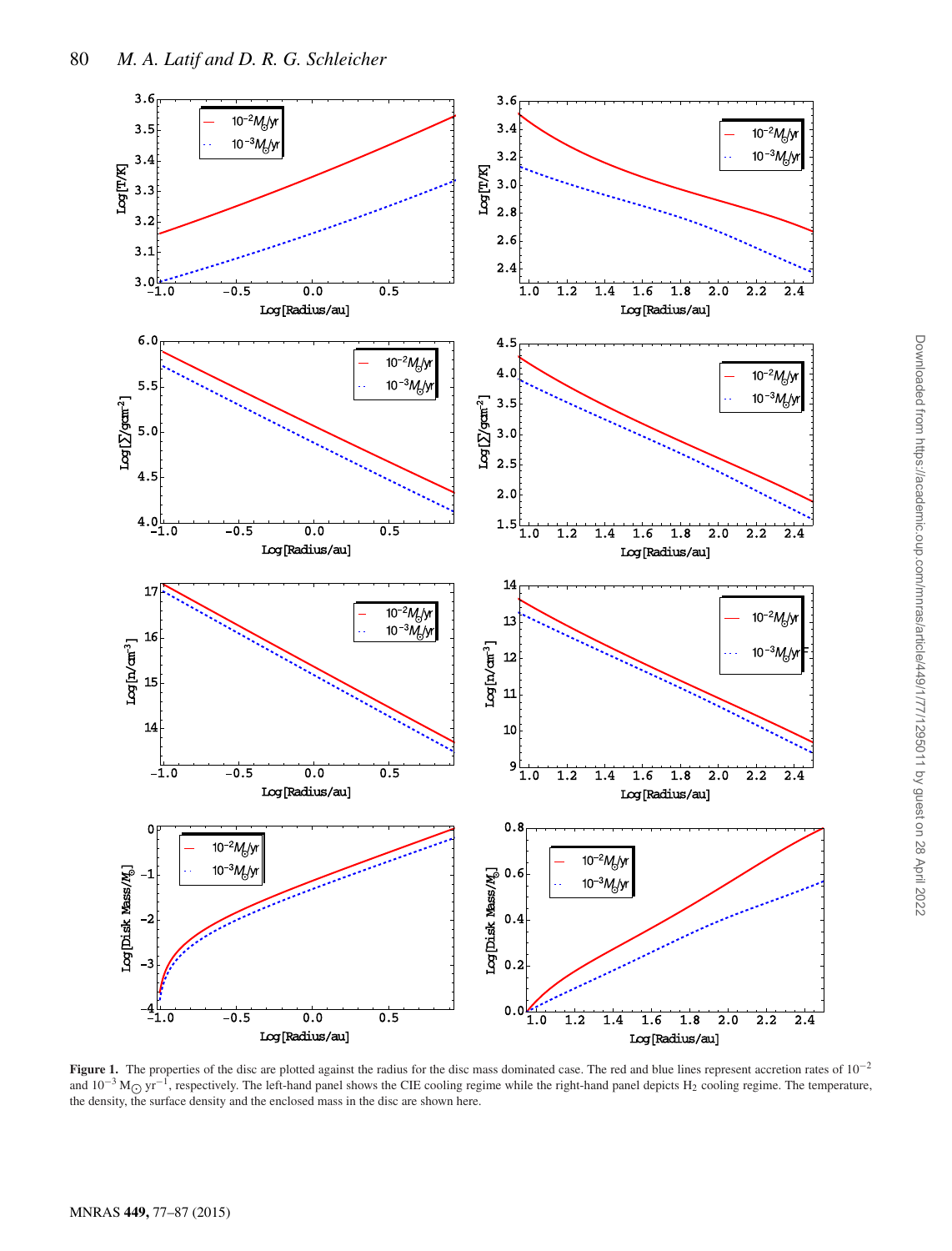often found in numerical simulations. For cooling, we consider optically thick H<sub>2</sub> line cooling between densities of 10<sup>9</sup> and 10<sup>14</sup> cm<sup>-3</sup> and above  $10^{14}$  cm<sup>-3</sup> cooling due to the CIE. These are the major cooling mechanisms in in these regimes. The thermal evolution of the disc is determined by solving the energy conservation equation ( $Q_+ = Q_-$ ) and is shown against the disc radius. As the density inside the disc increases,  $H_2$  line cooling becomes optically thick and the gas is heated up to 3100 K around 10 au while the temperature declines towards larger radii. The temperature of the disc at 300 au is about 400 K. It is found that the temperature of the disc is almost two times higher for  $\dot{M}_{-2}$  compared to  $M_{-3}$ . Towards smaller radii, the optically thick H<sub>2</sub> cooling becomes inefficient, and therefore other cooling channels need to be considered.

In particular, the CIE cooling becomes effective and reduces the disc temperature to about 1400 K for  $\dot{M}_{-2}$  and 1000 K for  $M_{-3}$ . The particle density in the disc varies from 10<sup>10</sup> to 10<sup>14</sup> cm<sup>-3</sup> between 10 and 300 au and  $10^{14}$  and  $10^{17}$  cm<sup>-3</sup> within the central 10 au. The density profile follows  $R^{-1.5}$  in the inner 10 au and *R*−2.6 between 10 and 300 au. The density is about a factor of 2 higher for  $M_{-2}$ . The surface density is shallower within 0.1–10 au ( $10^4$ –5 ×  $10^5$  g cm<sup>-2</sup>) and becomes steeper between 10 and 300 au as it varies from 30 to  $10^4$  g cm<sup>-2</sup>. The mass of the disc at a given radius is shown in the bottom panel of Fig. 1. The disc is about two times more massive for  $M_{-2}$  in comparison with  $M_{-3}$ .

Motivated by the hydrodynamical simulations and analytical studies which show that the disc becomes unstable for  $\alpha > \alpha_{\rm crit}$ (Gammie 2001; Rice, Lodato & Armitage 2005; Inayoshi & Haiman 2014), Zhu et al. (2012) investigated the fragmentation in a protoplanetary disc by performing numerical simulations and show that the disc becomes unstable for  $\alpha > 1.0$ . To measure the stability of the disc, we use  $\alpha > 1.0$  in our model as a fragmentation criterion but also discuss below how this choice affects our results. We hereafter call this point the fragmentation radius. We have computed the value of  $\alpha$  for the disc and it is shown in Fig. 2. The results from our model show that the value of  $\alpha$  remains lower than 1 inside the central 10 au for both accretion rates. At larger radii, *α* remains lower than one for  $M_{-3}$  but becomes larger than one for  $M_{-2}$  around 100 au. Based on these results, it is expected that the disc remains stable for smaller accretion rates (i.e.  $M_{-3}$ ) and becomes unstable at larger radii for  $M_{-2}$ . However, for  $0.06 < \alpha_{\text{crit}} < 1.0$  (see our discussion below), the disc becomes unstable and may even fragment at smaller radii. In fact, high-resolution simulations show fragmentation on scales of less than 1 au but it is not clear whether these clump will form stars as the simulations were evolved only for very short time-scales (Greif et al. 2012).

We have also estimated the masses of the clumps which are shown in Fig. 2. They have subsolar masses and are more massive in the outer parts of the disc than inside. The typical accretion rates on the clumps shown in Fig. 2 are about  $10^{-3}$  M<sub> $\odot$ </sub> yr<sup>-1</sup> and about an order of magnitude higher for  $M_{-2}$ . The clumps grow via accretion from the ambient medium and their masses are increased by an order of magnitude. The final masses of the clumps are shown in the bottom panel of Fig. 2. It is found that final clump masses in the outskirts of the disc reach about a solar mass for  $M_{-2}$ . To know the fate of these clumps, we have computed their migration time and compared it with the KH contraction time-scale  $(T<sub>KH</sub>)$ . The comparison is shown in Fig. 3, it is found that the migration time is shorter than the  $T<sub>KH</sub>$ . Therefore, clumps will migrate inward before they reach the main sequence and produce UV feedback.

#### **3.2 Fragmentation in the presence of a central object (star dominated)**

In the later stages of the disc evolution, it is expected that the potential from the central star starts to dominate and changes the disc structure. We have estimated the disc properties for a central star of 5, 50 and 500 solar masses. For the accretion rates considered here, the expected radii of these star are smaller than  $100 R_{\odot}$  (Hosokawa et al. 2012; Schleicher et al. 2013). Therefore, we do not show the scales smaller than this in our model for the star-dominated cases. It is found that in the presence of the central star, the disc becomes denser and hotter. Therefore, the CIE cooling kicks in earlier at larger radii as shown in Fig. 4. The density of  $10^{17}$  cm<sup>-3</sup> is already reached at 0.6 au where the gas start to become optically thick to CIE cooling which is not included in our model. However, we expect that at higher densities the temperature in the disc begins to evolve almost adiabatically. The value of the viscous parameter  $\alpha$  remains lower than 1 for  $M_{-3}$  similar to the disc-dominated case. For  $M_{-2}$ , the disc becomes unstable above 100 au and remains stable in the interior.

The masses of the clumps are similar to the disc-dominated cases both in the  $H_2$  line and CIE cooling regimes. About solar mass clumps are expected to form between 100 and 300 au where the disc becomes unstable. We have also compared the migration and KH time-scales as shown in Fig. 5. It is found that the ratio of  $T_{\text{mig}}$ to  $T<sub>KH</sub>$  remains close to one. It comes from the fact that in the star mass dominated case, the orbital period becomes shorter and the ratio of  $T_{\text{KH}}$  to  $T_{\text{mig}}$  declines.

We have also considered the cases with a central star of 50 and 500 solar masses. The disc becomes denser and warmer even at larger radii compared to the disc mass dominated case as shown in Figs 6 and 7. For the case of 50 solar mass central star and  $M_{-2}$ , the fragmentation radius shifts further to larger radii of 300 au. The disc becomes completely stable for both accretion rates for the central star of 500 M<sub>O</sub>. Moreover, the migration time-scale remains shorter than KH time-scale. Therefore, the clumps are expected to migrate inward. Our estimates for the Roche limit for the central star of 500 solar masses show that clumps will not be able to survive within the 1 au due to the tidal forces exerted by the central star.

#### **3.3 Dependence on the critical value of alpha**

So far we have assumed the value of  $\alpha_{\rm crit} = 1$  as the criterion for the stability of the disc. This choice is motivated by the works of Zhu et al.  $(2012)$  and Inayoshi & Haiman  $(2014)$ . However, the critical value of  $\alpha$  can vary between 0.06 and 1. Rice et al. (2005) have suggested that the value of  $\alpha_{\text{crit}}$  is 0.06 although they did not have the realistic model for the heating and cooling of the disc. By considering the critical value of  $\alpha = 0.06$ , the disc in our model becomes unstable for both accretion rates and will fragment. Fig. 2 in Zhu et al. (2012) shows that in fact realistic cases may lie in between these extreme scenarios, so it is possible that fragmentation occurs for the value of  $\alpha$  smaller than 1. Therefore, fragmentation may occur in the disc interior as found in high-resolution numerical simulations (Greif et al. 2012). Nevertheless, the ratio of  $T<sub>KH</sub>$  to  $T_{\text{mig}}$  always remains  $\geq 1$ . The clumps are expected to migrate inward before reaching the main sequence. Furthermore, they will be tidally disrupted in the central part of the disc depending on the mass of the central star. Therefore, we argue that the choice of the critical value of  $\alpha$  does not change our main conclusions.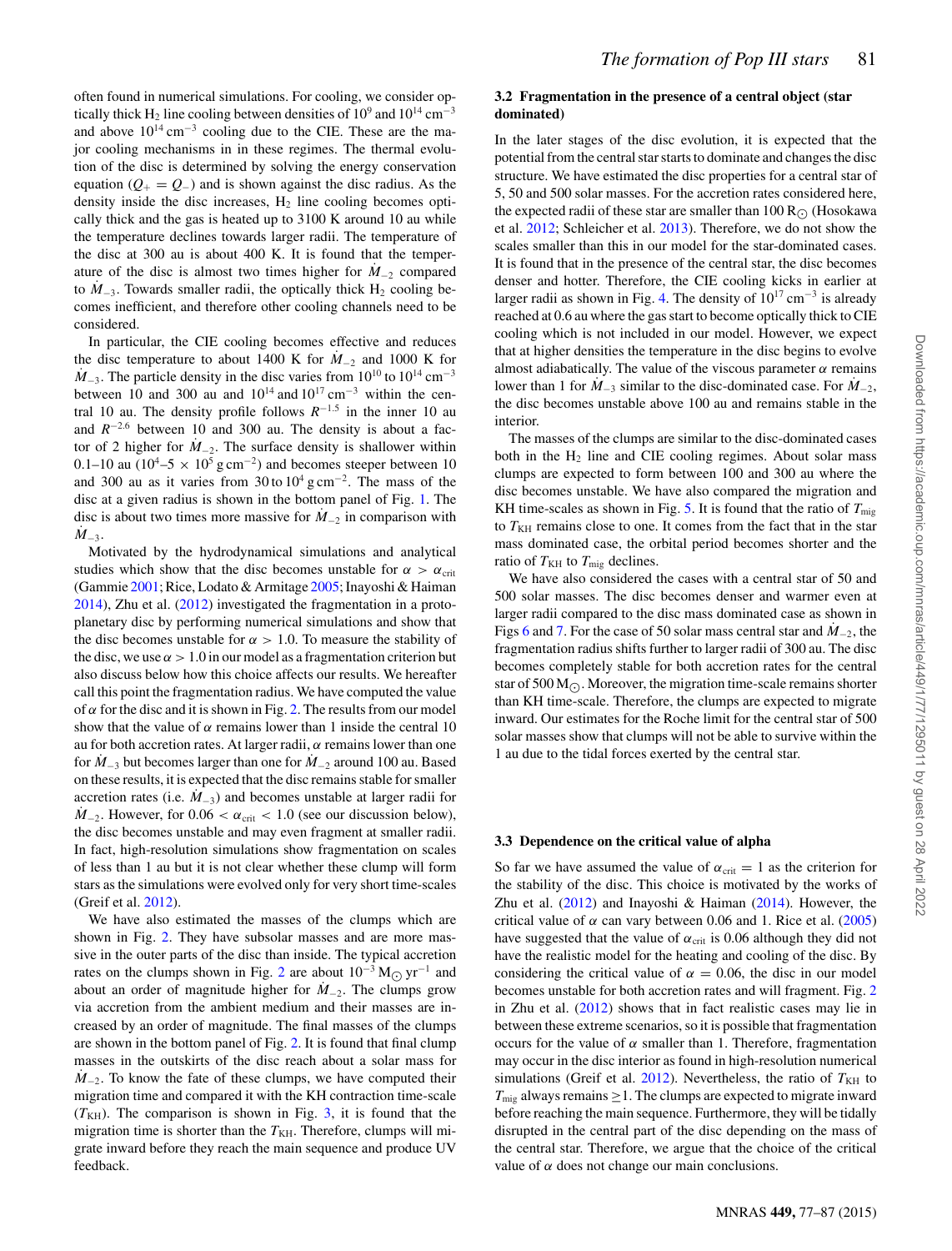

**Figure 2.** The properties of the disc are plotted against the radius for the disc mass dominated case. The red and blue lines represent accretion rates of 10−<sup>2</sup> and  $10^{-3}$  M<sub>O</sub> yr<sup>-1</sup>, respectively. The left-hand panel shows the CIE cooling regime while the right-hand panel depicts H<sub>2</sub> cooling regime. The vertical magenta<br>line shows the fragmentation redive and the best contact gre line shows the fragmentation radius and the horizontal green line marks the point where  $\alpha = 1$ . The viscous parameter  $\alpha$ , the initial clump masses, accretion rates on to the clumps and their masses after the accretion are shown here.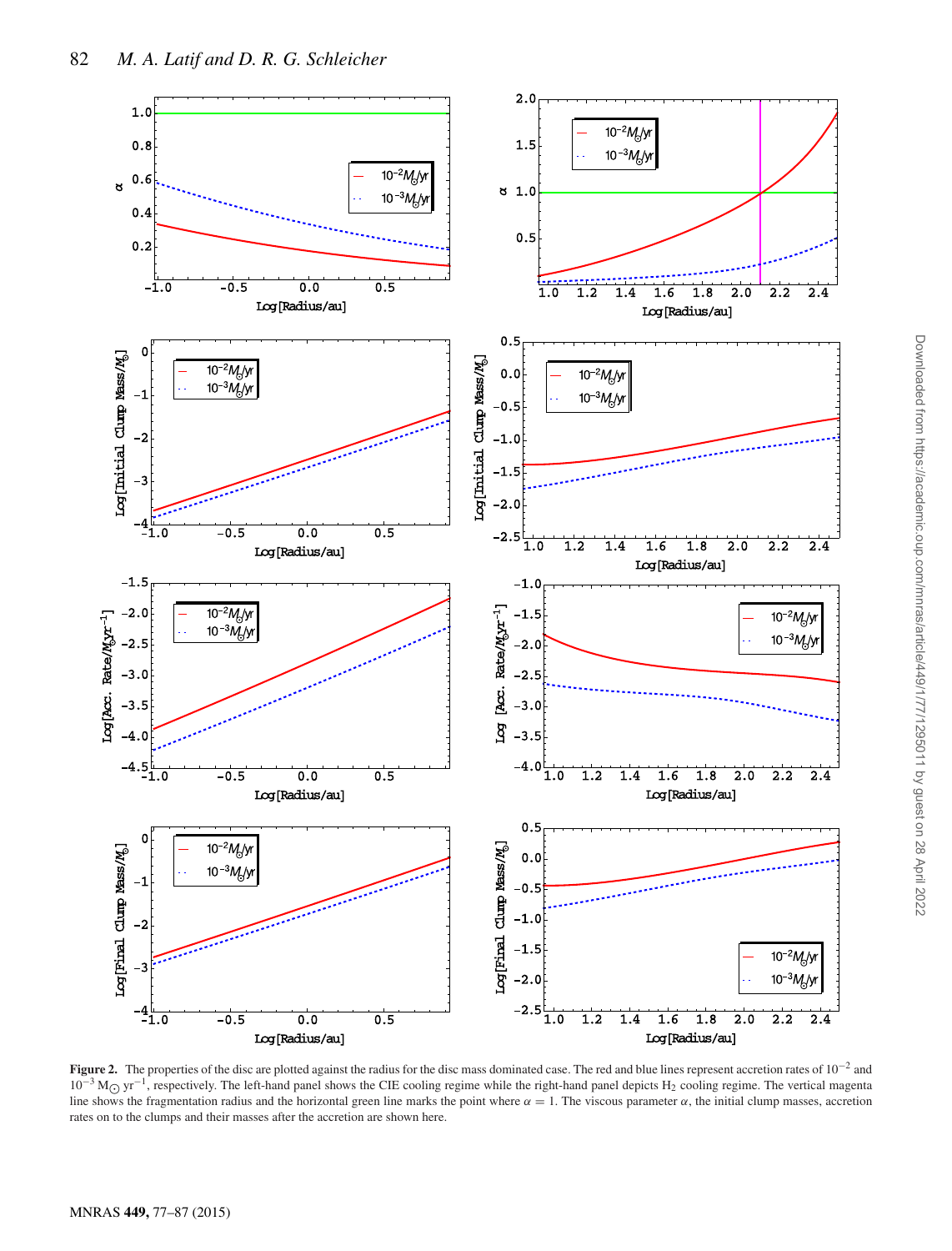

**Figure 3.** The ratio of the KH to the migration time-scales is shown here for the disc mass dominated case. The red and blue lines represent accretion rates of  $10^{-2}$  and  $10^{-3}$  M<sub> $\odot$ </sub> yr<sup>-1</sup>, respectively. The left-hand panel shows the CIE cooling regime while the right-hand panel depicts H<sub>2</sub> cooling regime.

#### **3.4 Radiative feedback from the central object**

Once the central star reaches the main sequence, it will start to produce UV flux which can photoionize the gas in the surroundings and photoevaporate the disc. The studies which consider the impact of stellar UV feedback on to the accretion flows through disc show that effect of UV starts to become important about 20  $M_{\odot}$  and photoevaporation shuts the accretion between 50 and 100 M<sub> $\odot$ </sub> (McKee & Tan 2008; Hosokawa et al. 2011). However, the accretion from the disc may still continue. To compute the photoevaporation rate of the disc, we use the expression given in Hollenbach et al. (1994):

$$
\dot{M}_{\rm PE} = 1.3 \times 10^{-5} \left( \frac{\phi_{\rm UV}}{10^{49} \,\text{s}^{-1}} \right)^{1/2} \left( \frac{M_*}{10 \,\text{M}_{\odot}} \right)^{1/2} \,\text{M}_{\odot} \,\text{yr}^{-1},\tag{25}
$$

where  $\phi_{UV}$  is the photoionizing rate and  $M_*$  is the mass of a star. A star of 40 M<sub>O</sub> produces  $\phi_{UV} = 1.8 \times 10^{49} \text{ s}^{-1}$  (Schaerer 2002). It gives the photoevaporation rate of  $3.5 \times 10^{-5}$  M<sub>O</sub> yr<sup>-1</sup>. For a 500 M<sub>O</sub>,  $\phi_{UV} = 5.2 \times 10^{50} \text{ s}^{-1}$  which gives photoevaporation rate of 2.0 × 10<sup>-4</sup> M<sub>O</sub> yr<sup>-1</sup>. These are about an order of magnitude lower than the adopted mass accretion rates. Therefore, we expect that photoevaporation will not be able to completely terminate the accretion provided that such large accretion rates of the order of  $M_{-2}$ are maintained. However, Hosokawa et al. (2011) show that accretion rate declines down when star reaches above 40 solar masses. We expect that the latter is partly due to hydrodynamical effects and angular momentum conservation (see also Latif et al. 2013a), but also the UV feedback in the vertical direction, which decreases the mass supply on to the disc.

Recently Tanaka, Nakamoto & Omukai (2013) computed the photoevaporation rate from the disc by performing 2D asymmetric radiative transfer calculations and found that the photoevaporation rate depends on the disc radius instead of the gravitational radius. We also checked for the expression given in their equation (24) and found similar results.

To further assess the impact of photoionization, we compute the size of H<sub>II</sub> region by assuming the equilibrium between ionization and recombination. The equilibrium condition is given as

$$
\dot{N} = \int_{R_{\rm i}}^{R_{\rm S}} 4\pi \alpha_{\rm rec} r^2 (n_0 (r/R)^l)^2 dR,\tag{26}
$$

where *N* is the photoionization rate,  $R<sub>S</sub>$  is the radius of H  $\text{II}$  region, *R*<sub>i</sub> is inner radius of the disc,  $n_0$  is the corresponding density,  $\alpha_{\text{rec}}$ is the recombination rate for hydrogen and  $\ell$  is the exponent of the density profile. Solving the above equation for  $R<sub>S</sub>$ , we get the following expression:

$$
R_{\rm S} = \left(R_{\rm i}^{3-2l} + (3-2l)\frac{\dot{N}}{4\pi\alpha_{\rm rec}n_0^2R^{2l}}\right)^{1/(3-2l)}.\tag{27}
$$

Taking the numbers found in our model,  $n_0 = 10^{17} \text{ cm}^3$ ,  $\alpha_{\text{rec}} = 3.0 \times 10^{-13} \text{ cm}^3 \text{ s}^{-1}$ ,  $R = 0.1$  au and  $\ell = 1.6$  and  $R_i =$ 10 R<sub>○</sub>. For a 40 solar mass star ( $\dot{N} = 10^{49}$  s<sup>−1</sup>), the size of H<sub>II</sub> arcticle is 0.04 sq. It is small at the size of the size of H<sub>I</sub> region is 0.04 au. It is smaller than the scales probed in our model. We further expect that ionizing feedback from the central star of about 100 M<sub> $\odot$ </sub> will not be able to strongly influence the disc structure. This result is further consistent with Hosokawa et al. (2011) who also found for a star  $>40 M_{\odot}$  the H<sub>II</sub> region develops in the vertical direction and later on start to expand horizontally.

Our approach does not include the geometrical effects and assumes constant accretion rates. As found from the simulations, the declining accretion rates and the photoevaporation of the disc is expected to shut down the accretion above 100 solar masses.

#### **4 DISCUSSION**

We present here a simple analytical model to study the fragmentation properties of a marginally stable steady-state disc. Our model assumes that the Toomre  $Q = 1$  and the disc is fully molecular. We solve the set of equations to compute the viscous parameter  $\alpha$ . We check the stability of the disc by employing the fragmentation criterion based on recent numerical simulations which show that the disc becomes unstable for  $\alpha > 1$ . Our model includes a recipe for optically thick  $H_2$  line cooling. We further take into account the CIE cooling occurring at high densities. The disc temperature is evaluated by assuming that heating by the turbulence viscosity and shocks is balanced by the cooling. The typical masses of the clumps are computed and their fate is determined by comparing the migration and contraction time-scales.

Our findings show that the temperature inside the disc increases for higher accretion rates and below 10 au, the CIE cooling becomes effective which brings the temperature down to about 1000 au. The densities in the disc range from  $10^{10}$  to  $10^{17}$  cm<sup>-3</sup>. Our model shows that the stability of the disc depends on the critical value of the *α*. It remains stable for an accretion rate  $\leq 10^{-3}$  M<sub>O</sub> yr<sup>-1</sup> and becomes unstable at radii *>*100 au in the presence of higher accretion rate of  $10^{-2}$  M<sub> $\odot$ </sub> yr<sup>-1</sup> for  $\alpha > 1$ . The typical masses of the clumps are about  $0.1 M_{\odot}$  and reach about solar masses in the regime where disc is unstable. For  $\alpha_{\rm crit}$  between 0.06 and 1, the disc becomes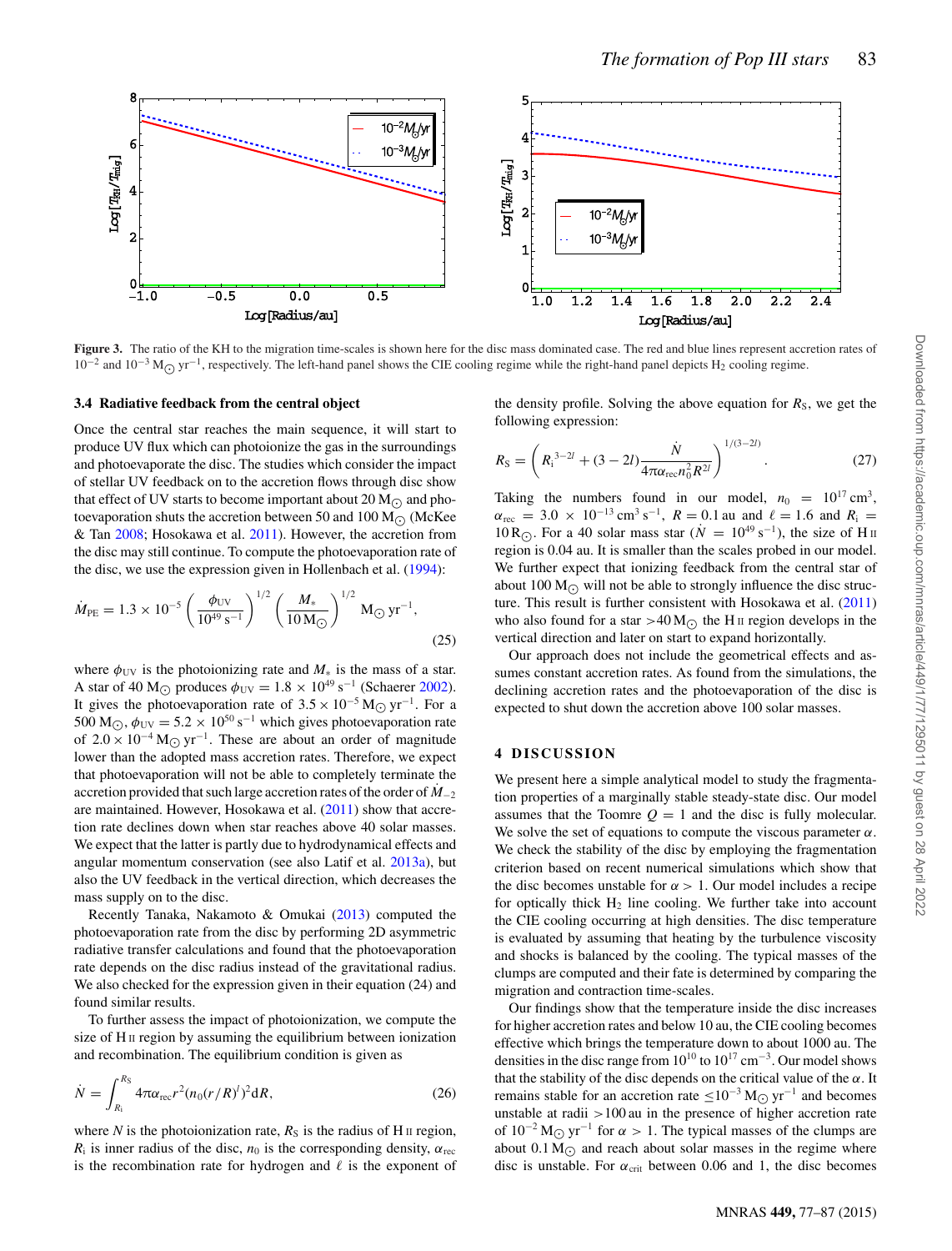

Figure 4. The properties of the disc are plotted against the radius for the central star of 5 solar masses. The red and blue lines represent accretion rates of  $10^{-2}$  and  $10^{-3}$  M<sub>C</sub> yr<sup>-1</sup>, respectively. The vertical magenta line shows the fragmentation radius and the horizontal green line marks the point where  $\alpha = 1$ . The left-hand panel shows the CIE cooling regime while the right-hand panel depicts  $H_2$  cooling regime. The temperature, the viscous parameter  $\alpha$ , the clump masses before and after the accretion are shown here.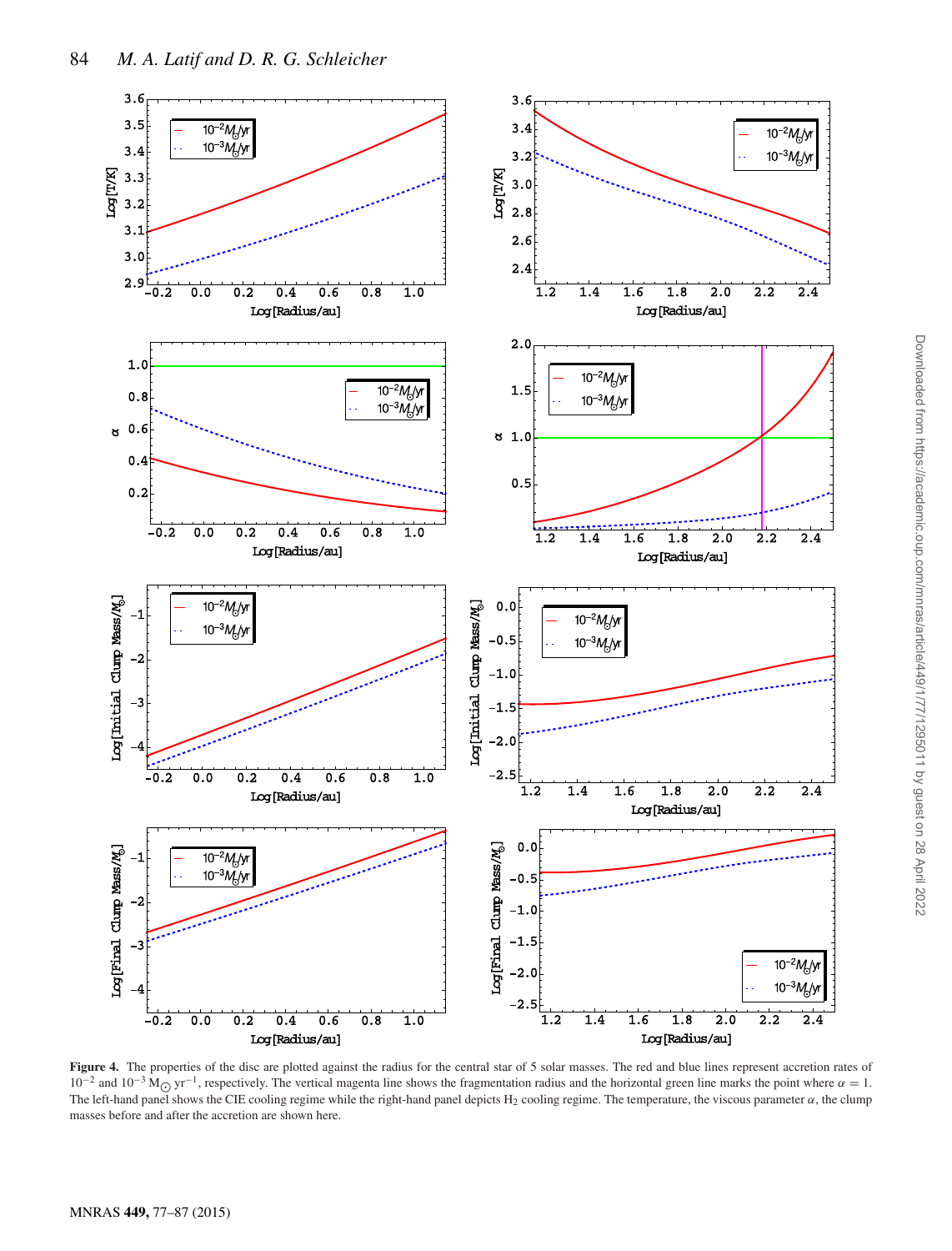

Figure 5. The ratio of the KH to the migration time-scales is shown for the central star of 5 solar masses. The red and blue lines represent accretion rates of  $10^{-2}$  and  $10^{-3}$  M<sub> $\odot$ </sub> yr<sup>-1</sup>, respectively. The left-hand panel shows the CIE cooling regime while the right-hand panel depicts H<sub>2</sub> cooling regime.



**Figure 6.** The temperature of the disc and the viscous parameter *α* are plotted against the radius for the central star of 50 solar masses. The red and blue lines represent accretion rates of  $10^{-2}$  and  $10^{-3}$  M<sub>O</sub> yr<sup>-1</sup>, respectively. The vertical magenta line shows the fragmentation radius and the horizontal green line<br>magke the point where  $\alpha = 1$ . The left hand papel s marks the point where  $\alpha = 1$ . The left-hand panel shows the CIE cooling regime while the right-hand panel depicts H<sub>2</sub> cooling regime.

unstable for both accretion rates. In this case, the disc is expected to fragment and form multiple clumps also on scales around 1 au as seen in high-resolution simulations (Greif et al. 2012). To compute the fate of the clumps, we compared the migration and the KH contraction time-scales. It is found that the clumps are migrated inwards and merge with the central star before reaching the main sequence. The clumps will be tidally disrupted within the central 1 au in the presence of a massive central star. So, the choice of the critical value  $\alpha_{\rm crit}$  is not going to affect our main conclusions

We have also considered a few cases of the later disc phase when matter is accreted into the centre and a star is formed. In such a case, it dominates the central potential and changes the disc structure. We found that in the presence of a central star, the disc becomes denser and hotter. For a central star of 5 solar masses, the disc properties almost remain similar to the disc-dominated case. However, for a star of 50 and 500 $M_{\odot}$ , the fragmentation radius shifts outwards and the disc becomes completely stable. Similar to the disc-dominated case, clumps are expected to migrate inwards and merge with central star. Our choice for the 50 and 500  $M_{\odot}$ stars comes from that fact that if accretion rates of  $10^{-2}$  M<sub>O</sub> yr<sup>-1</sup> are continued for 10 000 yr (the typical time before reaching the main sequence), then a massive star of the above-mentioned mass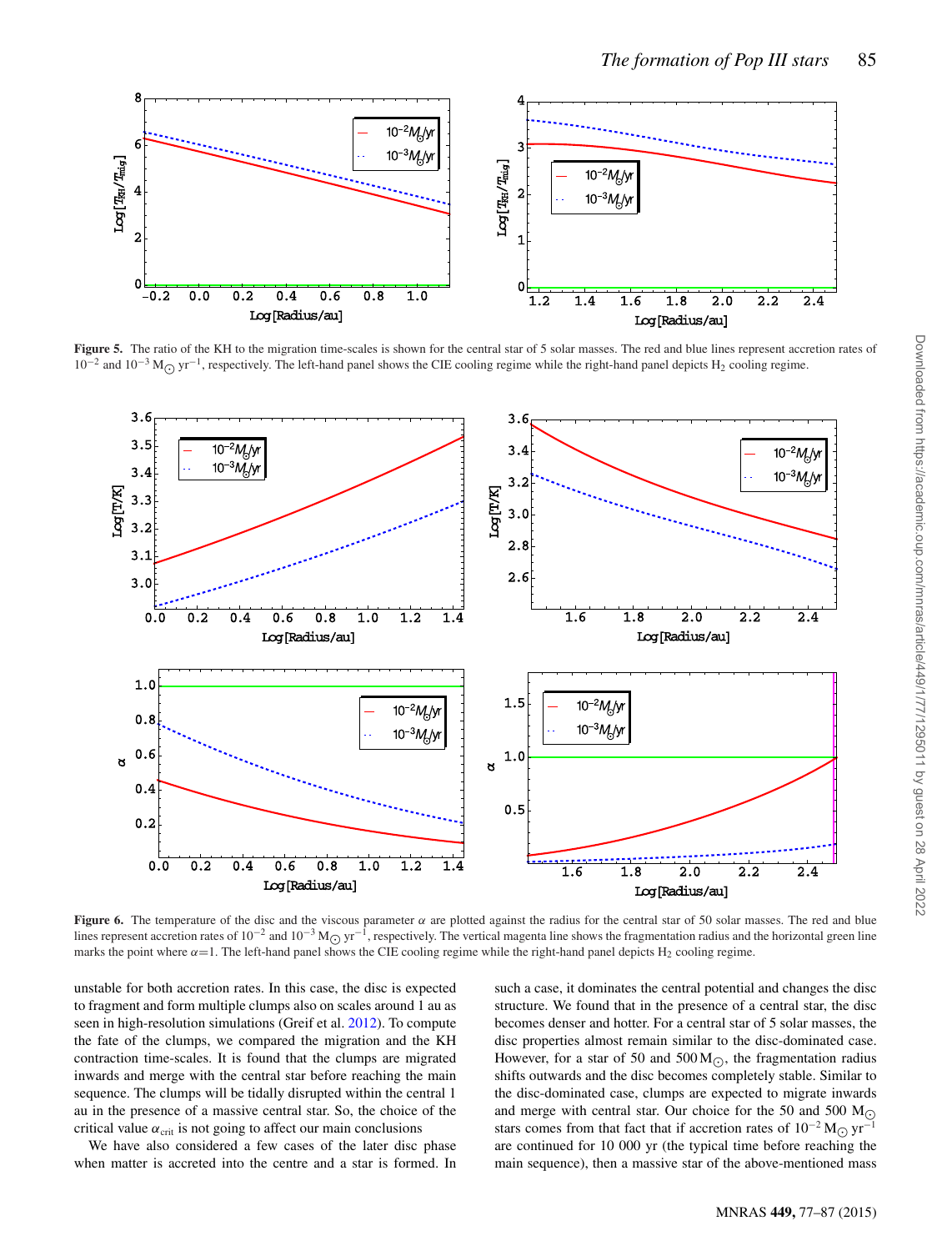

**Figure 7.** The temperature of the disc and the viscous parameter  $\alpha$  are plotted against the radius for the central star of 500 solar masses. The red and blue lines represent accretion rates of  $10^{-2}$  and  $10^{-3}$  M<sub>O</sub> yr<sup>-1</sup>, respectively. The horizontal green line shows the point where  $\alpha = 1$ . The left-hand panel shows the CIE cooling regime while the right-hand panel depicts  $H_2$  cooling regime.

is expected to form. In fact, numerical simulations including the radiative feedback from the star show that such massive stars can form (Hirano et al. 2014; Susa et al. 2014).

We assumed constant accretion rates of  $10^{-3}$  and  $10^{-2}$  M<sub> $\odot$ </sub> yr<sup>-1</sup> on to the disc and found that in the presence of such accretion rates, the photoevaporation rate from the stellar UV feedback remains an order of magnitude lower. We therefore expect photoevaporation to become relevant once the accretion rate drops below  $2 \times 10^{-4}$ M<sub>O</sub> yr<sup>-1</sup>. Similarly, we found that size of H<sub>II</sub> region remains smaller than 1 au and would not be able to completely disrupt the disc in equatorial plane. So, we expect that a star of about 100  $M_{\odot}$  may form. However, an H<sub>II</sub> region is likely to develop in the polar direction which will further expand with time as shown in numerical simulations (Hosokawa et al. 2011; Stacy et al. 2012). This may result in a decline of the accretion rates with time. McKee & Tan (2008) have estimated the impact of UV feedback from the star by including the radiation pressure and  $H_2$  photodissociation rate. They also found that H II region develops in the polar direction for a 30 M<sub> $\odot$ </sub> star which further expands beyond the gravitational radius between 50 and 100 solar masses. However, the accretion from the equatorial plane may continue. According to their estimates, above 140 solar masses, the combination of declining accretion rates and photoevaporation terminates the accretion.

We have studied the case where the disc is of a primordial composition which is valid for the discs around Pop III stars. However, the discs forming around the second generation of stars may already be polluted by the metals and dust ejected by the supernova explosions. The presence of trace amount of dust and metals may change the disc structure and make it unstable. Tanaka & Omukai (2014) have studied the disc fragmentation in various environments from zero to solar metallicity by employing an analytical model. They used an alternative approach by assuming that the viscous parameter  $\alpha = 0.1$ –1 and computed the Toomre *Q*. Their findings also show that the disc remains stable for the zero-metallicity case with  $Q \geq 1$ . However, for the lower metallicities, the disc becomes highly unstable. Therefore, masses of the stars in metal-polluted discs are expected to be much smaller.

We have assumed here that the disc is in a steady state but it may not always be the case. Our model is unable to capture 3D effects such as *n*-body interactions where some of these clumps may get ejected and eventually form stars. We have considered here the two different regimes of optically thick  $H_2$  line cooling and  $H_2$  CIE cooling. As a result, there is a minor discontinuity at the transition between these regimes. The latter will vanish in a realistic disc where the transition occurs more gradually. It has however no impact on our main results. To enhance our understanding of primordial star formation, we propose to pursue 3D simulations investigating the fragmentation properties of primordial discs at later stages of their evolution to quantify their fragmentation and migration behaviour.

### **ACKNOWLEDGEMENTS**

We thank Marta Volonteri, Tilman Hartwig and Kazu Omukai for interesting discussions and helpful suggestions. The research leading to these results has received funding from the European Research Council under the European Community's Seventh Framework Programme (FP7/2007-2013 Grant Agreement No. 614199, project 'BLACK'). DRGS is indebted to the Scuola Normale